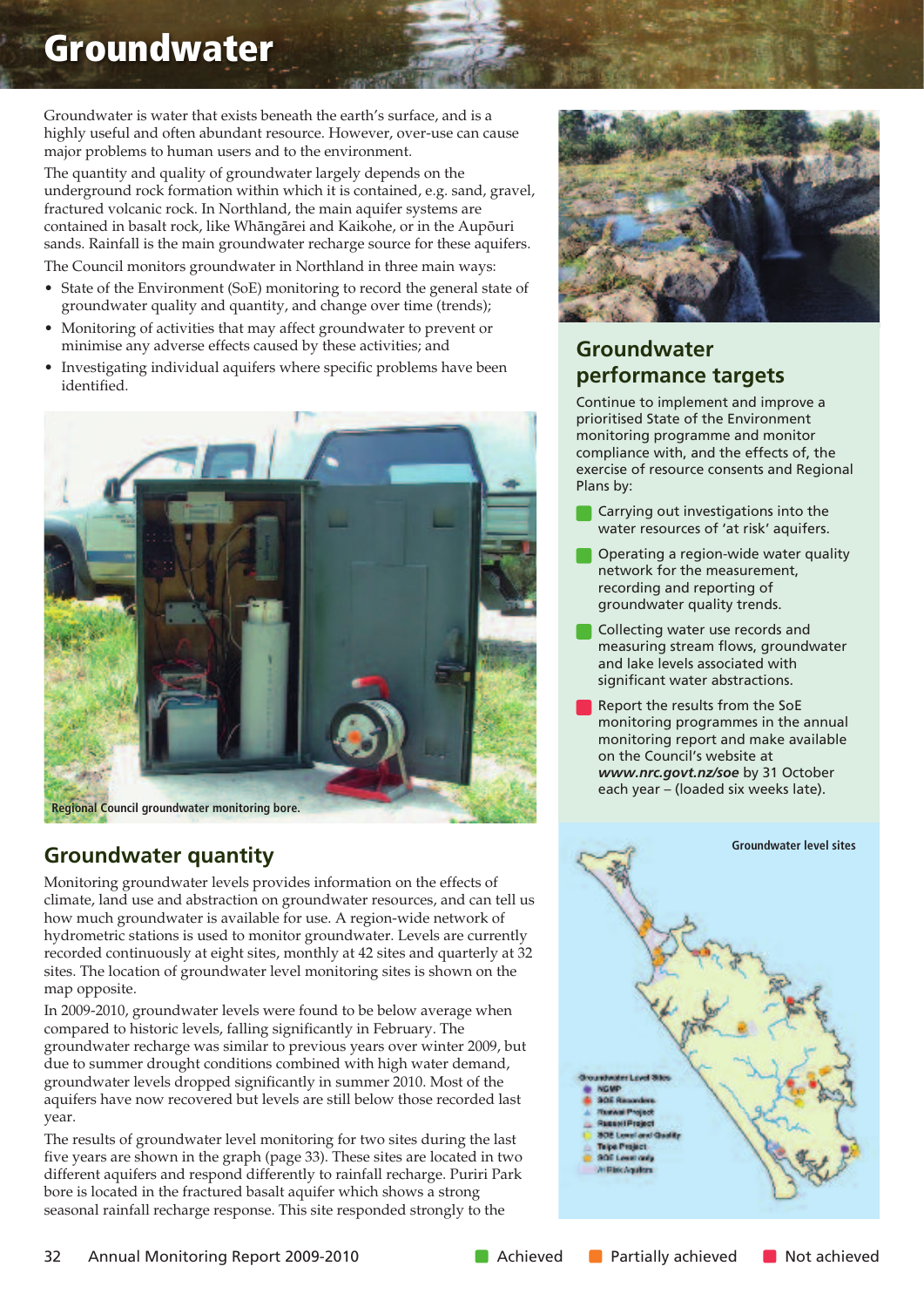# **Groundwater**

drought conditions through the summer – the water level in the aquifer was almost a metre below the minimum water levels recorded in the last couple of years.

Hukatere piezo 2 (39 metres below ground level) is located in the Aupöuri sand/shell bed aquifer. This aquifer buffers seasonal variations and shows long-term rainfall variations with only minimum seasonal change.



Aquifer Management Boundaries and recharge estimates were completed for 5 alluvial/basalt aquifers (Pakaraka, Okaihau, Waimate North, Moerewa and Marsden/Ruakaka), and 6 small coastal aquifers (Teal Bay, Tauranga Bay, Church Bay, Kowharewa Bay, Ohawini Bay and Taiharuru).

### **Groundwater quality**

The Council monitors groundwater quality and change in water quality over time (trends). Seven sites are monitored quarterly (since 1996) through the National Groundwater Monitoring Programme. Samples are taken from the bores located at Houhora, Paparore, Ahipara, Kaikohe, Tutukaka, Glenbervie and Tara and analysed for major minerals, chemicals and metals.

In addition, as part of the SoE groundwater monitoring programme, 29 sites are sampled four times a year. The aim of this programme is to assess the water quality in Northland and identify any changes over time.

While nitrate and bacteria *(E. coli)* concentrations are probably the most important indicators of the impact of human activities on groundwater quality, many other measurements are made. These include pH, total dissolved solids, pesticides and some metals, e.g. arsenic and iron. The map opposite shows the locations of groundwater quality sites monitored in Northland.

In general, groundwater in Northland is of a high enough quality that it can be consumed without treatment. During 2009-2010, the results of groundwater quality monitoring indicated that the majority of samples complied with the New Zealand drinking water standards. However, some sites were found to have elevated levels of iron, manganese, bacteria and nitrate.

Ten of the monitoring sites had median iron concentrations above the aesthetic guideline value of 0.2 mg/L. In regards to manganese concentrations, 13 monitoring sites had median values higher than the aesthetic guideline value of 0.04 mg/L, four of them having concentrations very close to the maximum recommended drinking water level of 0.4mg/L. Elevated concentrations of iron and manganese in groundwater are commonly the result of natural processes.



### **Groundwater Monitoring in Northland during 2009-2010**

- In general, groundwater in Northland is of a high enough quality that it can be consumed without treatment.
- 36 sites (that is, wells or bores) were monitored for groundwater quality in Northland; 7 of them as part of the National Groundwater Monitoring Programme and 29 as part of the Regional Groundwater Quality SoE Programme.
- 5 specific groundwater investigations were carried out on aquifers – Ruawai, Russell, Taipä, Whatitiri and Maungakaramea, where a total of 24 sites were monitored.
- 83 sites were monitored for groundwater levels.
- 98 new bores (or wells) were registered in the Council's database.
- 197 resource consents for groundwater use were monitored for compliance with consent conditions.
- 8 sites were age tested to determine the average age of the groundwater in certain aquifers in the region.